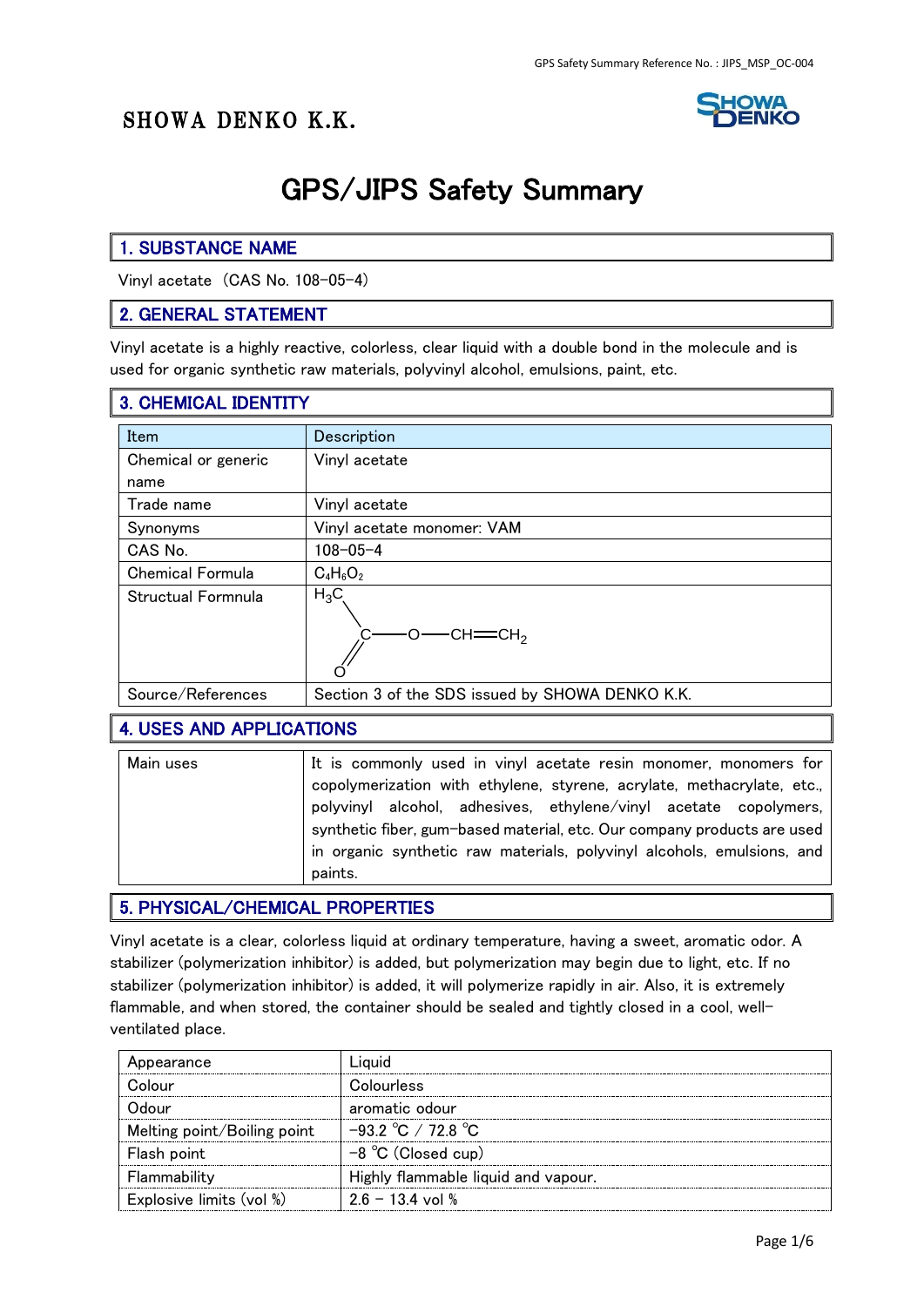| Auto-ignition temperature                             | 402 $^{\circ}$ C                                                                                                                                                                                                                                         |
|-------------------------------------------------------|----------------------------------------------------------------------------------------------------------------------------------------------------------------------------------------------------------------------------------------------------------|
| Vapour pressure                                       | 120 hPa (at 20 $°C$ )                                                                                                                                                                                                                                    |
| Density                                               | $0.930 - 0.934$ g/cm <sup>3</sup> (at 20 °C)                                                                                                                                                                                                             |
| Solubility in water                                   | 23 g/L (at $20^{\circ}$ C)                                                                                                                                                                                                                               |
| Partition coefficient $n-$<br>octanol/water (Log Pow) | በ 73                                                                                                                                                                                                                                                     |
| Other data                                            | Specific heat capacity 1.76 $\times$ 10 <sup>3</sup> J/kg °C(20°C)<br>1042<br>kcal/kg $\textdegree C(20 \textdegree C)$<br>Heat of polymerization $8.92 \times 10^4$ J/mol [21.3 kcal/mol]<br>Heat of combustion $2.07 \times 10^6$ J/mol [495 kcal/mol] |
| Sources/references                                    | Section 9 and 10 of the SDS issued by SHOWA DENKO K.K.                                                                                                                                                                                                   |

#### 6. HEALTH EFFECTS

| Effect assessment                                   | Results (GHS Hazard Classification)                |
|-----------------------------------------------------|----------------------------------------------------|
| Acute toxicity (oral)                               | Category 5 May be harmful if swallowed.            |
| Acute toxicity (dermal)                             | Category 5 May be harmful in contact with<br>skin. |
| Acute toxicity (inhalation:gas)                     | Classification not possible.                       |
| Acute toxicity (inhalation: vapour)                 | Category 4 Harmful if inhaled.                     |
| Acute toxicity (inhalation:dust,mist)               | Classification not possible.                       |
| Skin corrosion/irritation                           | Category 2 Causes skin irritation.                 |
| Serious eye damage/eye irritation,                  | Category 2 Causes serious eye irritation.          |
| Respiratory sensitisation                           | Classification not possible.                       |
| Skin sensitisation                                  | Not classified.                                    |
| Germ cell mutagenicity                              | Category 2                                         |
|                                                     | Suspected of causing genetic defects.              |
| Carcinogenicity                                     | Category 2                                         |
|                                                     | Suspected of causing cancer.                       |
| Reproductive toxicity                               | Not classified.                                    |
| Specific target organ toxicity $-$ Single exposure, | Category 3 (Narcosis)                              |
|                                                     | May cause drowsiness or dizziness.                 |
| Specific target organ toxicity $-$ Single exposure, | Category 3 (Respiratory tract irritation)          |
|                                                     | May cause respiratory irritation                   |
|                                                     | Category 2 (respiratory system)                    |
| Specific target organ toxicity (repeated            | May cause damage to organs (respiratory            |
| exposure)                                           | system) through prolonged or repeated              |
|                                                     | exposure.                                          |
| Aspiration hazard                                   | Classification not possible.                       |
| Referencese                                         | Section 2 and 11 of SDS issued by SHOWA            |
|                                                     | <b>DENKO K.K.</b>                                  |

• GHS (Globally Harmonized System of Classification and Labelling of Chemicals): A system that classifies chemicals according to the type and degree of hazards, labels the information, and provides safety data sheets according to globally harmonized rules.

• Not classified: Sufficient information has been obtained to implement the GHS classification, and as a result of the classification, it does not fall under any of the hazard categories specified in the GHS. It is considered to be a lower hazard; There is not enough information for GHS classification, and classification is not possible.

• Classification not possible: Classification is not possible because there is no sufficiently reliable data to make judgment on GHS classification after examining various information sources and in-house data, etc; Since the priority of physical state, chemical structure, chemical property, and hazard items used in the GHS classification procedures does not fall under the category, it is not subject to the classification for the category.

#### 7. ENVIRONMENTAL EFFECTS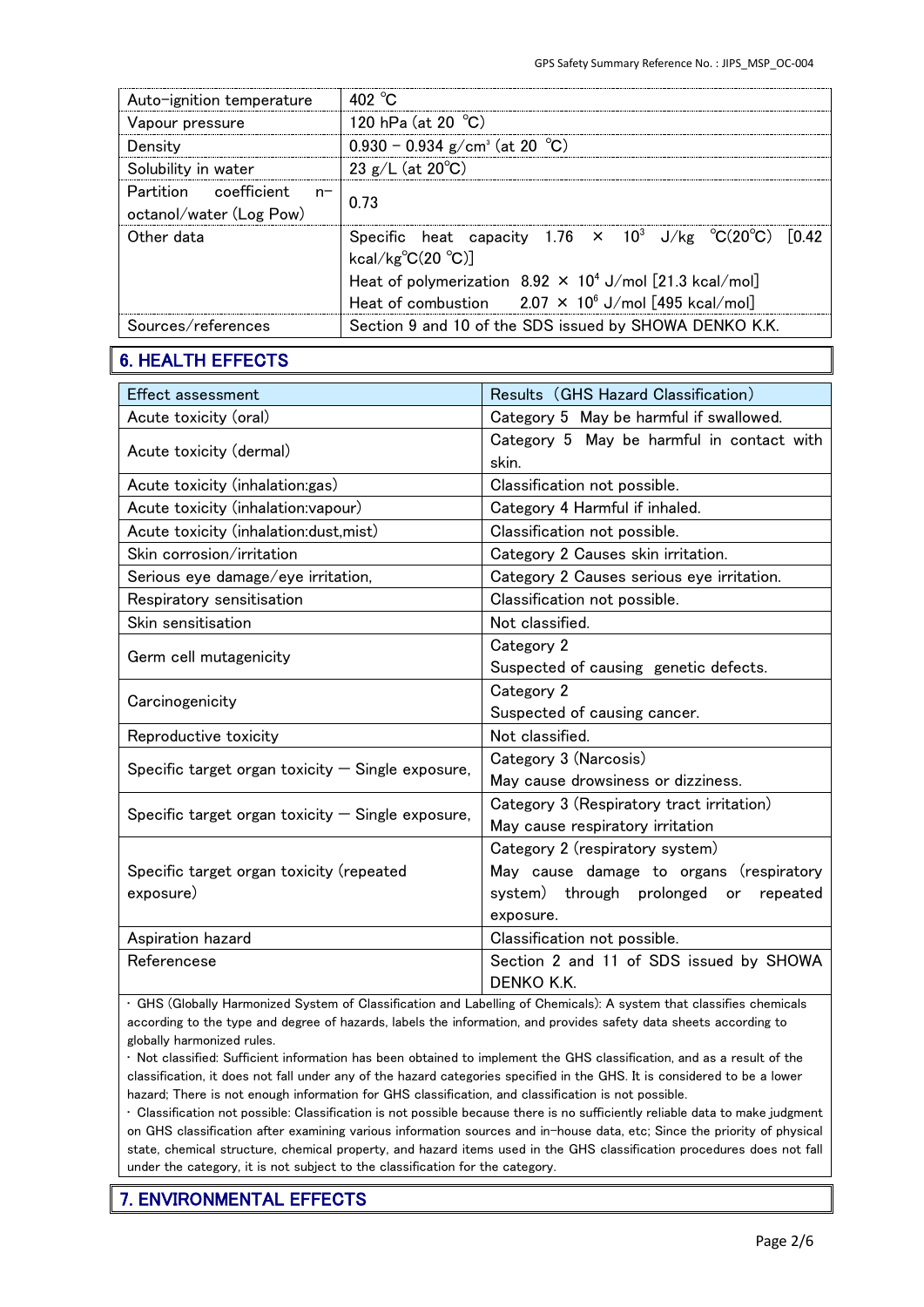| <b>Effect assessment</b>                     | Results (GHS Hazard Classification)          |  |
|----------------------------------------------|----------------------------------------------|--|
| Hazardous to the aquatic environment, short- | Category 2 Toxic to aquatic life.            |  |
| term (acute)                                 |                                              |  |
| Hazardous to the aquatic environment, long-  | Category 3 Harmful to aquatic life with long |  |
| term (chronic)                               | lasting effects.                             |  |
| Hazardous to the ozone layer                 | Classification not possible.                 |  |
| Sources/references                           | Sections 2 and 12 of the SDS issued by       |  |
|                                              | SHOWA DENKO K.K.                             |  |

| Environmental fate/dynamics |                                                                       |
|-----------------------------|-----------------------------------------------------------------------|
| Mobility in soil            | $Koc = 6$                                                             |
| Persistence/degradabili     |                                                                       |
| ty                          | Biodegradation test (2 weeks): Readily biodegradable.                 |
| <b>Bioaccumulation</b>      | $BCF=3.16$                                                            |
| potential                   | Estimated as low bioaccumulation potential.                           |
| Conclusion about            | The criteria for persistent bioaccumulative and toxic (PBT; remaining |
| PBT/vPvB                    | persistently in the environment and possessing high bioaccumulation   |
|                             | potential and toxicity) and very persistent and very bioaccumulative  |
|                             | (vPvB; remaining very persistently in the environment and possessing  |
|                             | very high bioaccumulation potential) chemicals are believed to        |
|                             | inapplicable.                                                         |
| Sources/references          | Sections 12 of the SDS issued by SHOWA DENKO K.K.                     |

## 8. EXPOSURE

| <b>Detals</b>              | Exposure potentials through main uses                                                                                                                                                                                                                                                                                                                                                                                                                                                                                                                                                                                                                                                                                                                                                                                                                                                                                                                                             |
|----------------------------|-----------------------------------------------------------------------------------------------------------------------------------------------------------------------------------------------------------------------------------------------------------------------------------------------------------------------------------------------------------------------------------------------------------------------------------------------------------------------------------------------------------------------------------------------------------------------------------------------------------------------------------------------------------------------------------------------------------------------------------------------------------------------------------------------------------------------------------------------------------------------------------------------------------------------------------------------------------------------------------|
| Occupational exposures     | Although our company products are manufactured in closed, well-<br>controlled, continuous processes, there is a potential for dermal or<br>inhalation exposure to operators during operation, in case of<br>maintenance, sampling, or equipment failures (PROC 2).<br>During batch and other process operations, there is a potential for<br>dermal and inhalation exposure to operators during maintenance,<br>sampling, filling, emptying, and equipment failure (PROC 4).<br>There is a potential for dermal and inhalation exposure in operators<br>during blending/mixing operation in batches in the formulation and<br>manufacture of articles (PROC 5).<br>There is a potential for dermal or inhalation exposure in operators<br>during the transfer of substances or preparations from a ship or large-<br>capacity container in the dedicated facility, in association with<br>dust/vapour/aerosol generation, spillage, cleaning of the equipment,<br>etc. (PROC 8b). |
| Consumer exposures         | Our company product is not used directly by general consumers. The<br>vinyl acetate monomer remaining in the vinyl acetate resin may be<br>exposed to the consumer.                                                                                                                                                                                                                                                                                                                                                                                                                                                                                                                                                                                                                                                                                                                                                                                                               |
| Environmental<br>exposures | Since our company products are typically manufactured and used in<br>closed processes, their emission to the environment is limited. The<br>material is a liquid with a high vapour pressure, and it may be released<br>from its compounding process mainly into the atmospheric and water<br>environment (ERC2).<br>If released to the environment, it is likely to be distributed to and<br>rapidly degrade in the atmosphere.                                                                                                                                                                                                                                                                                                                                                                                                                                                                                                                                                  |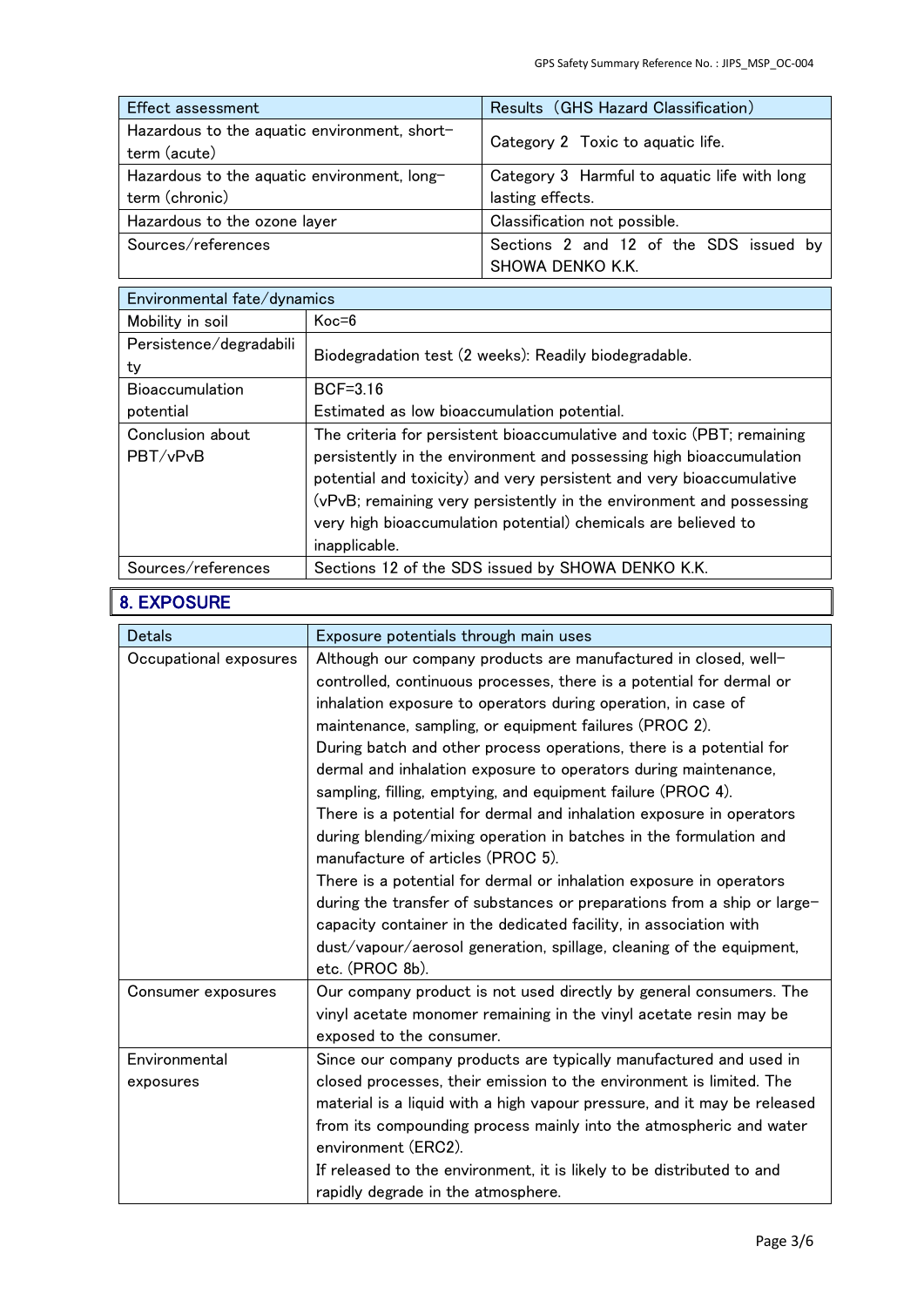| Precautions | If there is a possibility of exposure in other uses, take appropriate |
|-------------|-----------------------------------------------------------------------|
|             | measures with reference to recommended risk management measures.      |

## 9. RISK MANAGEMENT RECOMMENDATIONS

Recommended risk management measures can minimize risks to workers, consumers, and the environment from Section 8 exposure scenarios.

| <b>Detals</b>             | Risk management recommendations                                                |
|---------------------------|--------------------------------------------------------------------------------|
| Worker                    | <b>Technical measures</b>                                                      |
|                           | Handle with protective equipment. Use explosion-proof electrical,              |
|                           | ventilation, and lighting equipment. Take action to prevent static             |
|                           | discharge, which is an ignition source. Install facilities for eye and body    |
|                           | washing near the handling place.                                               |
|                           | Local exhaust and general ventilation                                          |
|                           | In the manufacturing processes of closed system, perform                       |
|                           | maintenance sampling in a generally well-ventilated room. Use local            |
|                           | exhaust ventilation when blending, mixing, and transferring this               |
|                           | product.                                                                       |
|                           | Permissible concentration                                                      |
|                           | For the product, the American Conference of Governmental Industrial            |
|                           | Hygienists (ACGIH) has published the time-weighted average (TLV-               |
|                           | TWA) of 10 ppm (35 mg/m <sup>3</sup> ) and the short-term exposure limit (TLV- |
|                           | STEL) of 15 ppm (53 mg/m <sup>3</sup> ). Manage and control the concentration  |
|                           | below these values.                                                            |
|                           | Protective equipment                                                           |
|                           | During operation, wear respiratory protection (mask with a collection          |
|                           | rate of 95% or higher) and rubber gloves (APF20 [protection rate 95%])         |
|                           | to avoid contact with the skin, and wear eye protection (safety                |
|                           | goggles) or face shield to avoid eye irritation. In addition, use              |
|                           | protective clothing, boots, and apron that have undergone                      |
|                           | electrostatic removal or antistatic treatment according to the usage           |
|                           | condition.                                                                     |
|                           | Precautions                                                                    |
|                           | The operation manager should educate operators about the selection             |
|                           | of appropriate protective equipment, proper usage method, and control          |
|                           | method of the work site.                                                       |
| Consumer                  | This product is not used directly by general consumers.                        |
| Environment               | Install appropriate wastewater treatment facilities and exhaust gas            |
|                           | treatment facilities. In addition, take measures to prevent leakage, and       |
|                           | pay attention to periodic confirmation of discharge volume, daily              |
|                           | control, and handling.                                                         |
| Special notes             | Precautions to human body, protective equipment, and emergency                 |
| (emergency measures       | measures                                                                       |
| in case of leakage, etc.) | Wear protective equipment during operation to prevent inhalation, eye          |
|                           | or face contact, and skin adhesion. In case of a massive leakage,              |
|                           | immediately evacuate the surrounding personnel and ventilate the               |
|                           | area. Prohibit unauthorized persons from entering the area where               |
|                           | leakage occurred by using a rope to secure the area. Immediately               |
|                           | remove ignition sources from the vicinity, and prepare suitable                |
|                           | extinguishing media.                                                           |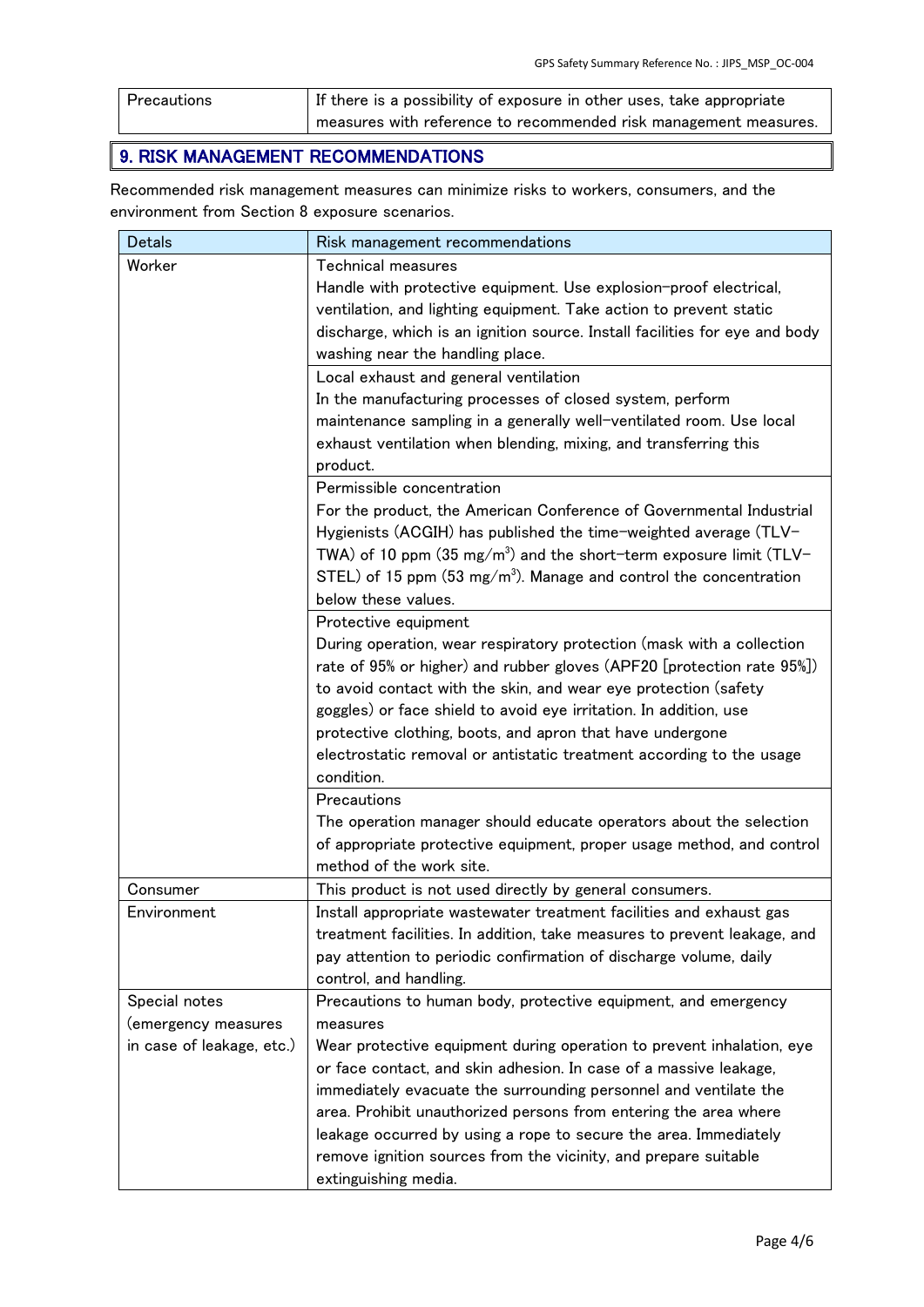|                    | Environmental precautions<br>Take care not to discharge the leaked product into rivers, etc., and<br>affect the environment.                                                    |
|--------------------|---------------------------------------------------------------------------------------------------------------------------------------------------------------------------------|
| <b>Precautions</b> | For normal handling, emergency response, disposal, and transportation<br>control measures, refer to sections 4, 5, 6, 7, 8, 13, and 14 of the SDS<br>issued by Showa Denko K.K. |

## 10. STATE AGENCY REVIEW

| Hazard assessment             | Situations of review                                         |
|-------------------------------|--------------------------------------------------------------|
| International Chemical Safety | <b>ICSC: 0347</b>                                            |
| Cards                         | https://www.ilo.org/dyn/icsc/showcard.display?p_lang=en&p_ca |
|                               | rd_id=0347&p_version=2                                       |
| OECD HPV                      | https://hpvchemicals.oecd.org/UI/Search.aspx                 |
| <b>RFACH</b>                  | https://echa.europa.eu/substance-information/-               |
|                               | /substanceinfo/100.003.224                                   |

#### 11. REGULATORY INFORMATION/GHS CLASSIFICATION AND LABELLING INFORMATION

When using the product outside Japan, it must be handled in accordance with applied laws and regulations in that country or territory.

| <b>Hazards</b>          | Classification results (hazard information)                     |  |  |  |  |  |
|-------------------------|-----------------------------------------------------------------|--|--|--|--|--|
| Physical hazards        | Flammable liquids, Category 2                                   |  |  |  |  |  |
|                         | Self-reactive substances and mixtures, Type G                   |  |  |  |  |  |
| <b>Health hazards</b>   | Acute toxicity (oral), Category 5                               |  |  |  |  |  |
|                         | Acute toxicity (dermal), Category 5                             |  |  |  |  |  |
|                         | Acute toxicity (inhalation: vapours), Category 4                |  |  |  |  |  |
|                         | Skin corrosion/irritation, Category 2                           |  |  |  |  |  |
|                         | Serious eye damage/eye irritation, Category 2                   |  |  |  |  |  |
|                         | Germ cell mutagenicity, Category 2                              |  |  |  |  |  |
|                         | Carcinogenicity, Category 2                                     |  |  |  |  |  |
|                         | Specific target organ toxicity (single exposure), Category 3,   |  |  |  |  |  |
|                         | <b>Narcosis</b>                                                 |  |  |  |  |  |
|                         | Specific target organ toxicity (single exposure), Category 3,   |  |  |  |  |  |
|                         | Respiratory tract irritation                                    |  |  |  |  |  |
|                         | Specific target organ toxicity (repeated exposure), Category 2, |  |  |  |  |  |
|                         | respiratory system                                              |  |  |  |  |  |
| Environmental hazards   | Hazardous to the aguatic environment, short-term<br>(acute).    |  |  |  |  |  |
|                         | Category 2                                                      |  |  |  |  |  |
|                         | Hazardous to the aquatic environment, long-term (chronic),      |  |  |  |  |  |
|                         | Category 3                                                      |  |  |  |  |  |
| Labelling Information   |                                                                 |  |  |  |  |  |
| Hazard pictograms (GHS) |                                                                 |  |  |  |  |  |

| ========================= |                                             |  |  |  |
|---------------------------|---------------------------------------------|--|--|--|
| Hazard pictograms (GHS)   |                                             |  |  |  |
| Signal word (GHS)         | Danger                                      |  |  |  |
| Hazard statements (GHS)   | Highly flammable liquid and vapour. (H225)  |  |  |  |
|                           | May be harmful if swallowed. (H303)         |  |  |  |
|                           | May be harmful in contact with skin. (H313) |  |  |  |
|                           | Harmful if inhaled. (H332)                  |  |  |  |
|                           | Causes skin irritation (H315)               |  |  |  |